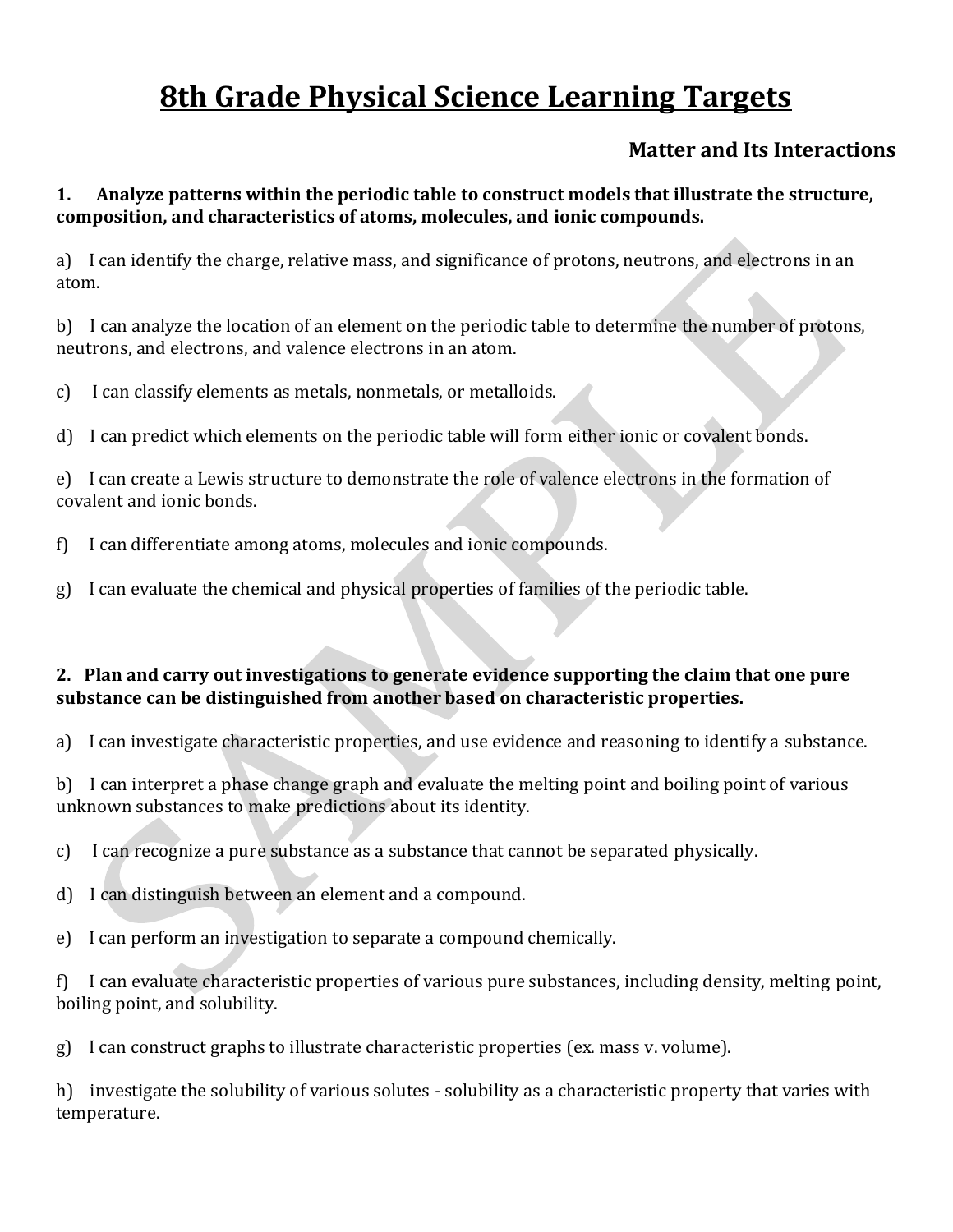i) I can analyze and interpret data on characteristic properties of substances (e.g., odor, density, solubility, flammability, melting point, boiling point) before and after the substances combine to determine if a chemical reaction has occurred.

# **3. Construct explanations based on evidence from investigations to differentiate between pure substances and mixtures.**

a) I can classify mixtures as homogeneous or heterogeneous.

b) I can compare and contrast the three types of mixtures: solutions, colloids and suspensions.

c) I can identify the parts of a solution: solute and solvent.

d) I can utilize a variety of physical means to separate a mixture into its component parts

e) I can investigate various physical properties (such as particle size, texture, distribution) to categorize unknown substances according to mixture type.

f) I can collect and analyze information to illustrate how synthetic materials (e.g., medicine, food additives, alternative fuels, and plastics) are derived from natural resources and how they impact society.

# **4. Design and conduct an experiment to determine changes in particle motion, temperature, and state of a pure substance when thermal energy is added to or removed from a system.**

a) I can interpret a phase change graph (temperature v. time) and explain how the transfer of energy to a substance affects its kinetic and potential energy.

b) I can distinguish between heat and temperature.

c) I can apply concepts of the transfer of thermal energy that takes place when two substances with different temperatures come in contact with one another.

d) I can compare the Celsius (SI), Kelvin (SI), and Fahrenheit temperature scales and determine the temperature for melting and boiling points of water, room temperature, body temperature, and absolute zero for each scale.

e) I can model the three states of matter (particles and their arrangement and motion), compare their densities and amount of energy, and classify their shape and volume.

f) I can investigate, describe and give examples of boiling, melting, freezing, condensation, evaporation, sublimation and deposition, and classify each as endothermic or exothermic.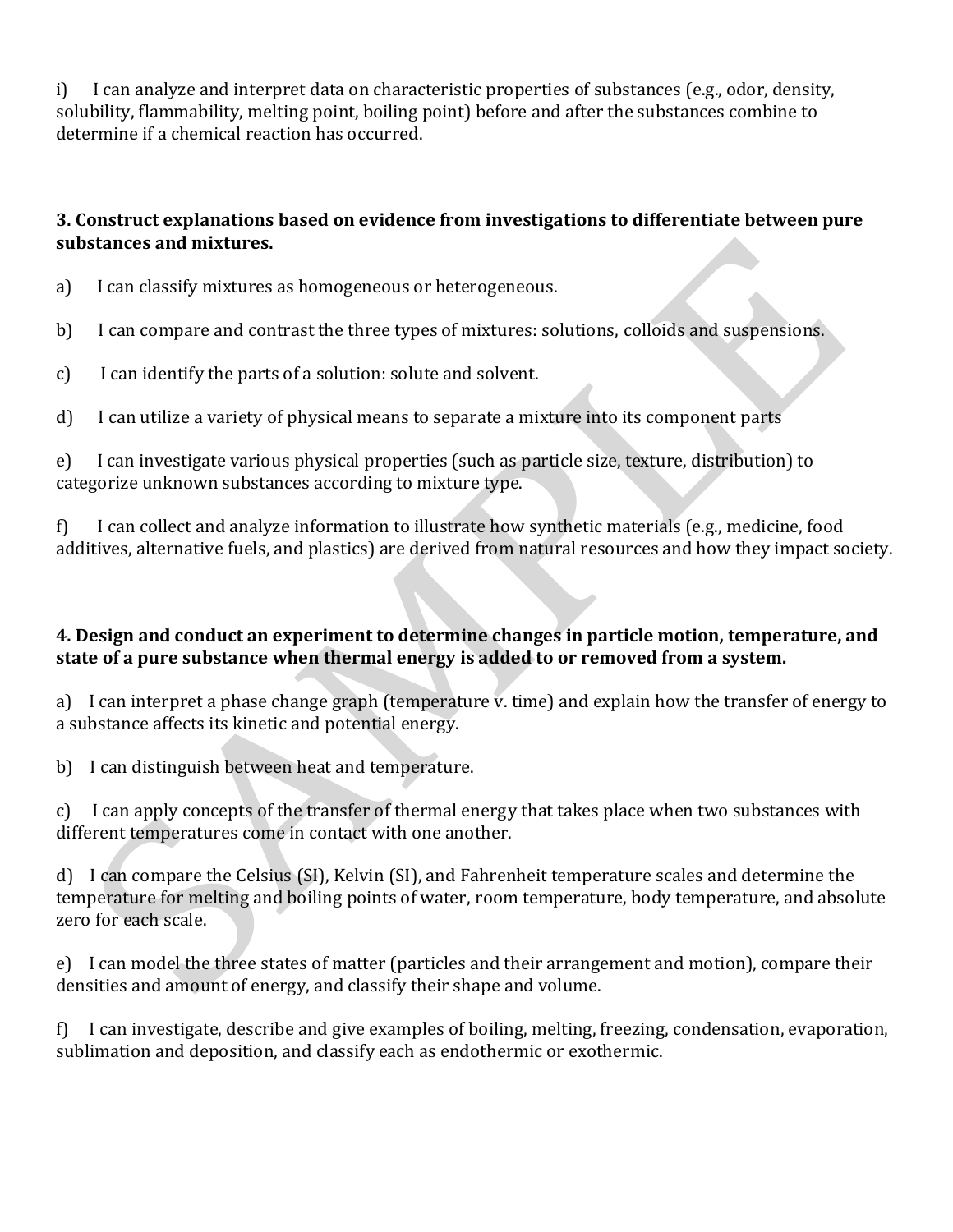## **5. Create a model, diagram, or digital simulation to describe conservation of mass in a chemical reaction and explain the resulting differences between products and reactants.**

a) I can distinguish between an atom and a molecule.

b) I can predict how an atom of that element will interact with an atom of another element (e.g., what types of bond(s) will it form?).

c) I can construct a model to illustrate how an atom of the element bonds with other atoms of other elements (using Lewis dot structures).

d) I can determine the number of atoms in a molecule or an ionic compound.

e) I can determine the number of molecules in a chemical formula.

f) I can determine and compare the total number of atoms in the reactants of a chemical reaction to the total number of atoms in the products.

g) I can compare and contrast the properties of the reactants and products.

h) I can compare what happens to substances (and their atoms) in a chemical reaction to what happens to substances (and their atoms) in a physical change.

i) I can explain why a chemical equation must be balanced, and why this must be done using coefficients, not subscripts.

j) I can balance a chemical equation using coefficients.

k) I can investigate chemical reactions and draw conclusions about the properties of the reactants and the products. (ex: electrolysis of water, ionic vs. covalent bond lab)

l) I can construct an explanation based on evidence to describe the properties of ionic and covalent compounds.

m) I can use evidence from the Conservation of Mass lab (Alka-Seltzer) to support the claim that chemical equations must be balanced.

n) I can design, construct, and test a device that either releases or absorbs thermal energy by chemical reactions .

# **Motion and Stability: Forces and Interactions**

#### **6. Use Newton's first law to demonstrate and explain that an object is either at rest or moves at a constant velocity unless acted upon by a net force (e.g., model car on a table remaining at rest until pushed).**

a) I can design and carry out investigations to determine the effects of various conditions on forces by manipulating one variable at a time. (e.g., weight and friction, stretching distance and elastic force, mass and weight…)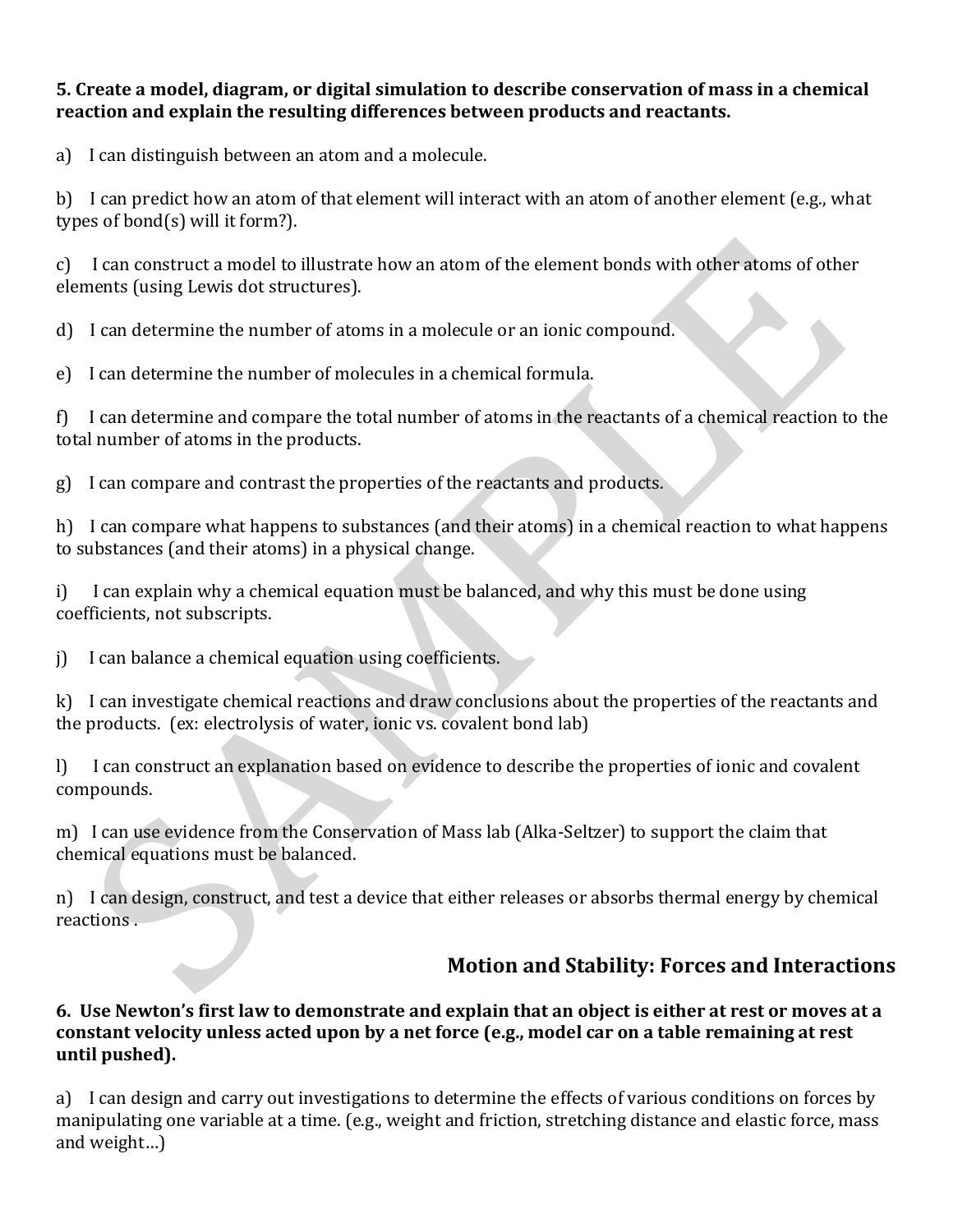b) I can describe harmful and helpful examples of friction.

c) I can analyze a physical scenario and determine the forces acting upon the object and make predictions about the object's motion.

d) I can determine the net force acting on an object and evaluate whether they are balanced or unbalanced.

- e) I can define inertia and state Newton's first law.
- f) I can distinguish between the concepts of mass and weight.
- g) I can relate an object's mass to its inertia.
- h) I can explain how an object can be in motion with NO forces acting on it.
- i) I can apply Newton's first law to the importance of wearing a seat belt.

# **7. Use Newton's second law to demonstrate and explain how changes in an object's motion depend on the sum of the external forces on the object and the mass of the object.**

a) I can distinguish between speed, velocity, and acceleration (including definitions, formulas, and units).

- b) I can solve for speed, velocity, and acceleration when given appropriate information.
- c) I can use dimensional analysis to solve for time or distance in a speed problem.
- d) I can calculate the acceleration of an object.
- e) I can calculate the magnitude of an individual force and resulting net forces.
- f) I can interpret a distance or position v. time graph.
- g) I can create a distance or position v. time graph and use it to analyze the motion of an object.
- h) I can interpret a speed or velocity v. time graph.
- i) I can create a speed or velocity v. time graph and use it to analyze the motion of an object.

j) I can utilize Newton's second law equation to algebraically solve for an unknown quantity acceleration, net force, or mass.

k) I can identify the forces acting upon an object and relate the net force of an object to the acceleration of the object.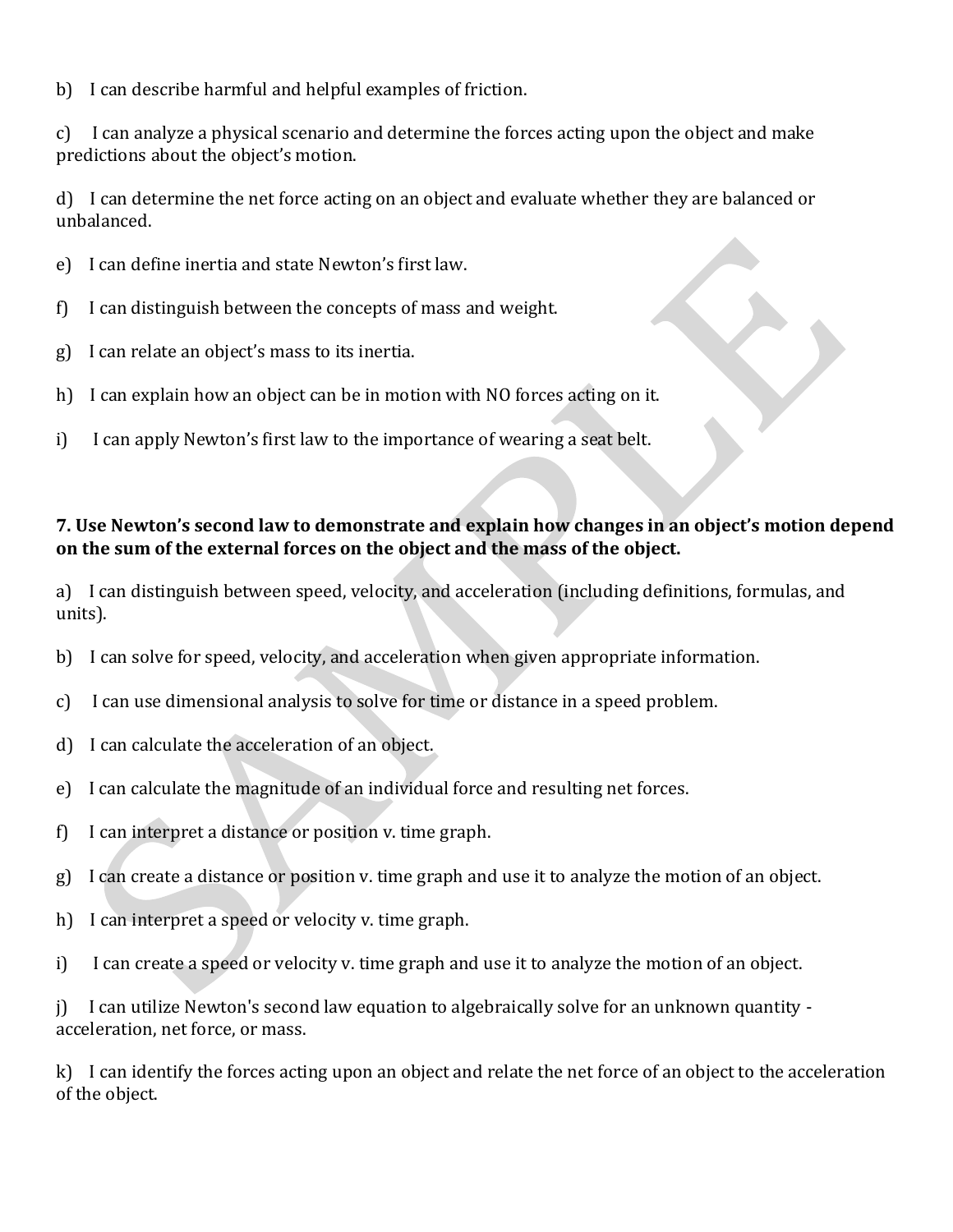l) I can plan and carry out investigations to evaluate how various factors affect the strength of electric and magnetic forces.

m) I can construct an argument from evidence explaining that fields exist between objects exerting forces on each other even when the objects are not in contact.

n) I can draw and interpret a model of the forces acting on an object in various situations (e.g. free fall, terminal velocity…).

# **8. Use Newton's third law to design a model to demonstrate and explain the resulting motion of two colliding objects.**

a) I can identify action-reaction force pairs for any physical situation.

b) I can compare the magnitudes of action-reaction force pairs and describe the effect (and the noneffect) of action-reaction force pairs on the two interacting objects.

# **Energy**

#### **9. Use models to construct an explanation of how a system of objects may contain varying types and amounts of potential energy.**

a) I can differentiate types of potential energy such as gravitational and elastic potential energy.

b) I can determine the relative amounts of potential energy stored in the system based on the arrangement of objects.

# **10. Apply the law of conservation of energy to develop arguments supporting the claim that when the kinetic energy of an object changes, energy is transferred to or from the object.**

a) I can create and analyze graphical displays of data to illustrate the relationships of kinetic energy to the mass and speed of an object.

b) I can analyze data from investigations to determine factors that affect the amount of kinetic energy.

c) I can construct and interpret a graph to demonstrate the relationship between kinetic energy and mass.

d) I can construct and interpret a graph to demonstrate the relationship between kinetic energy and speed.